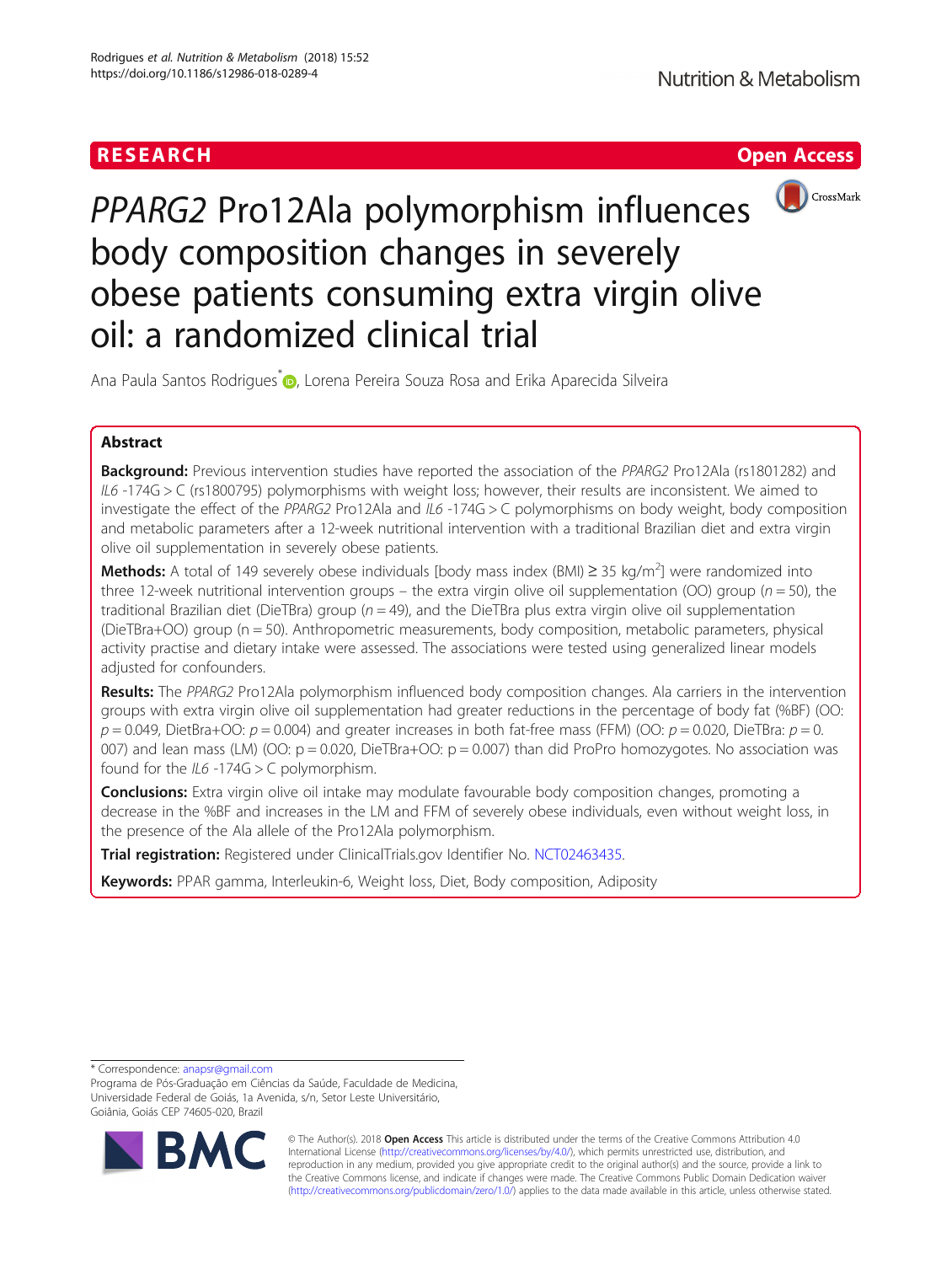# Background

An obesogenic environment has an overriding importance in the development of obesity; however, genetic susceptibility also plays a critical role [\[1](#page-11-0)]. Different responses to weight loss interventions among individuals may be related to genetic variations [[2,](#page-11-0) [3](#page-11-0)]. In this sense, many polymorphisms of genes involved in adipogenesis, lipid metabolism, energy expenditure, and the regulation of appetite and food intake have been studied [\[4](#page-11-0), [5\]](#page-11-0). The Pro12Ala (rs1801282) polymorphism, which is the most studied polymorphism in the peroxisome proliferator-activated receptor  $\gamma$  gene (PPARG2), and the -174G > C (rs1800795) polymorphism in the promoter region of the interleukin-6 gene (IL6) have been reported to influence weight loss treatment outcomes [[2](#page-11-0), [6](#page-11-0)].

The PPARG2 gene controls the expression of genes involved in adipocyte differentiation, fatty acid glucose metabolism, and inflammatory processes [\[7](#page-11-0)]. The Ala allele of the Pro12Ala polymorphism has been associated with elevated BMI, especially among severely obese individuals [\[8\]](#page-11-0). Increasing amounts of data on the Pro12Ala polymorphism have shown that gene-diet interactions are responsible for the weight loss variability in intervention studies, partly in conjunction with fatty acid intake [\[9](#page-11-0)].

The -174G > C polymorphism (rs1800795) has been shown to influence the transcriptional regulation and plasma levels of the pro-inflammatory cytokine IL-6 [[10](#page-11-0), [11\]](#page-11-0). However, the association between the C allele and increased BMI is inconsistent [\[12,](#page-11-0) [13\]](#page-11-0). Intervention studies have reported the association of the C allele with greater weight reduction in individuals with high cardiovascular risk [\[14](#page-11-0)], protection against weight regain in obese individuals, and improvement in the ability to maintain weight in the presence of the Pro12Ala Ala allele [\[15\]](#page-11-0). Nevertheless, the C allele also induced resistance to weight loss in morbidly obese individuals after laparoscopic gastric banding [\[16\]](#page-11-0).

Recently, weight loss intervention studies have focused on healthy eating patterns, such as the Mediterranean Diet (MedDiet). In addition to cardiometabolic benefits, MedDiet has also been associated with weight loss and lower BMI, and olive oil is one of the most important components of this eating pattern [[17\]](#page-11-0). In Brazil, the traditional eating pattern, which is based on the consumption of rice and beans, is also considered healthy and is associated with lower levels of overweight and obesity [\[18](#page-11-0)–[20\]](#page-11-0). The consumption of olive oil has been increasing not only in Brazil but also in other countries [[21\]](#page-11-0), and the effects of olive oil on other dietary patterns should be investigated.

Given the controversial results about the impact of the Pro12Ala and -174G > C variants on the weight loss response to lifestyle interventions and the need for more effective nutritional strategies to fight severe obesity, randomized intervention trials may provide the strongest evidence in this matter. Thus, the aim of the current study was to assess the effect of the PPARG2 Pro12Ala and IL6  $-174G > C$  polymorphisms on the body weight, body composition and metabolic parameters of severely obese patients after a 12-week nutritional intervention with a traditional Brazilian diet and extra virgin olive oil supplementation. Moreover, the association of the aforementioned polymorphisms with diet-induced weight loss has been poorly investigated in severely obese individuals.

# **Methods**

# Study design and subjects

Severely obese patients (BMI ≥ 35 kg/m<sup>2</sup>) were investigated according to a parallel group, single-blinded, controlled randomized clinical trial with nutritional intervention and extra virgin olive oil supplementation (DieTBra Trial) for 12 weeks. The study was conducted from June 2015 to February 2016 in Goiânia, Goiás State, Brazil, at the Nutrition in Severe Obesity Outpatient Clinic of the Clinical Research Unit of the Clinical Hospital/Federal University of Goiás.

All participants provided written informed consent prior to enrolment. The study protocols were performed in accordance with the ethical standards specified in the 1961 Declaration of Helsinki (as revised in Hong Kong in 1989, in Edinburgh in 2000, and in South Korea in 2008) and were approved by the Ethics Committee on Research with Humans of the Clinical Hospital/Federal University of Goiás under protocol number 747.792. The trial was also registered at ClinicalTrials.gov (NCT02463435).

Our study included patients with a BMI ≥ 35 kg/m<sup>2</sup> and an age between 18 and 65 years who were referred to our outpatient clinic from the primary care of the Brazilian Unified Health System (SUS) in Goiânia. SUS is a public health care system designed to offer free and universal health coverage in Brazil and is divided into basic, specialized and high complexity categories of assistance. We excluded volunteers who had already undergone bariatric surgery; had been under nutritional treatment for weight loss within the previous 2 years; were currently taking anti-obesity or anti-inflammatory drugs; had experienced a weight loss higher than 8% in the last 3 months; had been diagnosed with HIV/AIDS or had heart/kidney/hepatic insufficiency, chronic obstructive pulmonary disease, or cancer; or were currently pregnant.

# Baseline, randomization, and blinding

After enrolment, patients underwent a baseline phase that was divided into two parts due to the large amount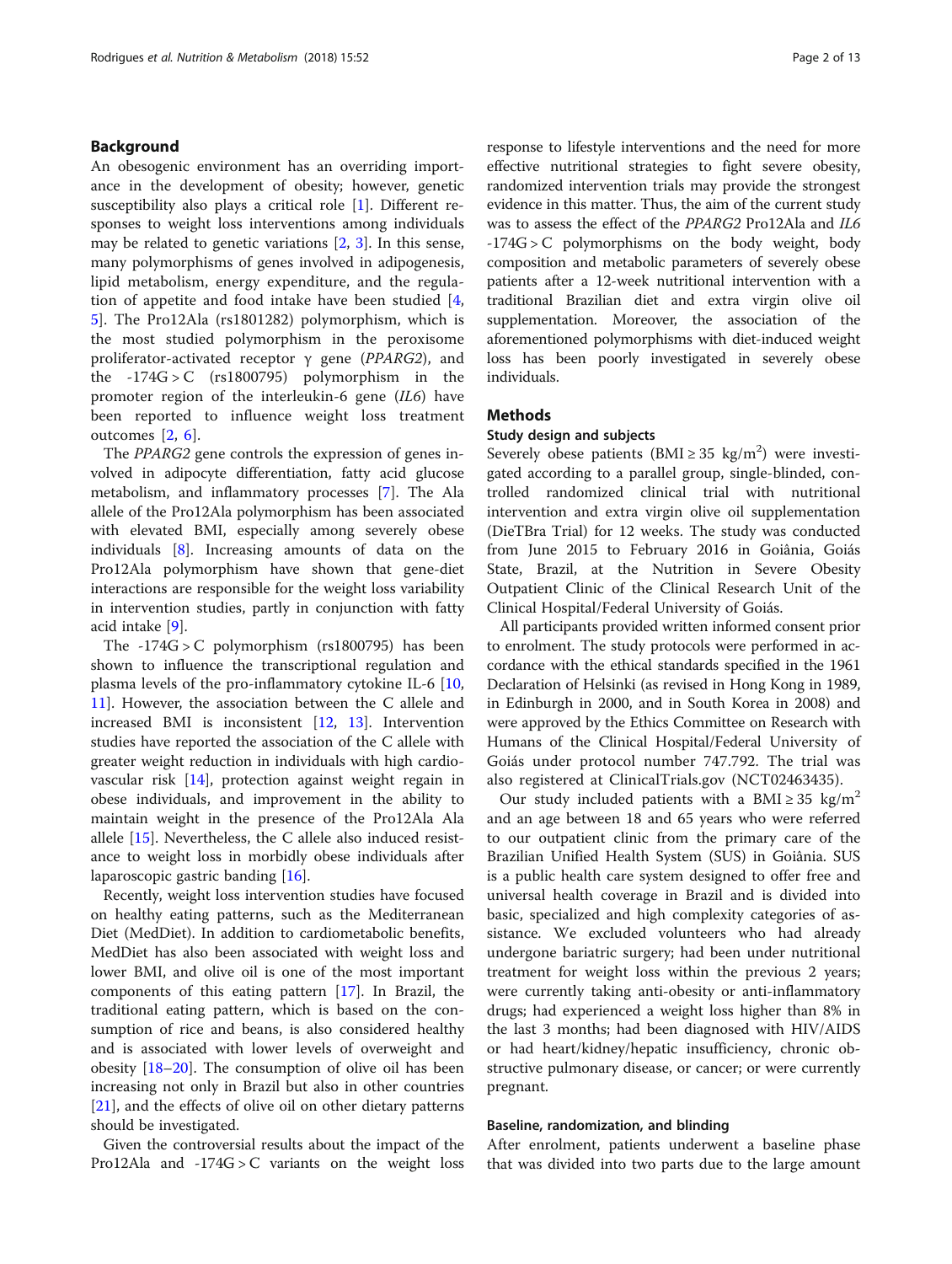of data to be collected and to allow the assessment of physical activity by an accelerometer for seven consecutive days. In baseline part 1, we collected sociodemographic, clinical, and anthropometrical data. At that time, the accelerometer was also fastened onto the patients' wrist. In baseline part 2, body composition and dietary intake were assessed, blood samples were drawn from each participant, and the accelerometer was retrieved. At the end of the baseline phase, the study participants were randomly assigned by the same trained researcher into three intervention groups in 1:1:1 ratio using an algorithm available at [www.randomization.com.](http://www.randomization.com)

Randomization resulted in the placement of the participants into three groups, namely: 1) the olive oil supplementation (OO) group, which received extra virgin olive oil supplementation of 52 mL/d, 2) the traditional Brazilian diet (DieTBra) group, which received nutritional intervention for weight loss, and 3) the traditional Brazilian diet plus olive oil supplementation (DieT-Bra+OO) group, which received the same intervention as the DieTBra group in addition to extra virgin olive oil supplementation of 52 mL/d. Despite the difficulties of and barriers to blinding dietary interventions in clinical trials [[22](#page-11-0)], in this study, patients were blinded to the type of supplement consumed. To assure blinding, patients in the OO and DieTBra+OO groups were told that the sachets of extra virgin olive oil were a dietary supplement enriched with bioactive compounds in an oily form. The information on the supplement sachets was adequately prepared according to the recommendations of the National Health Surveillance Agency of Brazil for Clinical Trials to mask this intervention. The research team was trained to use the term "dietary supplement enriched with bioactive compounds" or just "nutritional supplement" to describe the olive oil to the patients in the groups that received the supplement. Furthermore, the follow-up visits of each intervention group occurred on a different day of the week to avoid contact among the participants. Fig. [1](#page-3-0) shows the flow chart of the participants in the study.

# Interventions and follow-up visits

The DieTBra nutritional intervention comprises a restricted energy food plan for weight loss. The formulation of the food plan was based on the traditional Brazilian diet, which consisted of rescuing the healthy Brazilian eating habits used by the general population in Brazil before the nutritional transition occurred. The nutritional transition changed the food pattern by including fast food and large amount of ultra-processed foods in the diet. DieTBra includes rice and beans, along with a small portion of meat or poultry, and fresh raw and cooked vegetables in the main meals. Fruits are common at breakfast and at other smaller meals; dairy products, bread and eggs are also common [[23,](#page-11-0) [24](#page-11-0)]. Furthermore,

the recommendations of the new Food Guide for the Brazilian Population were applied. All patients were encouraged to eat fresh and/or minimally processed foods instead of ultra-processed foods [\[24\]](#page-11-0). An individualized and balanced food plan was prescribed; the plan was divided in four to six meals a day and considered cultural, social, and economic reality as well as aspects of eating behaviour [\[24\]](#page-11-0).

We used a specific equation for severely obese patients to calculate resting energy expenditure [[25\]](#page-11-0). Total energy expenditure was determined using physical activity level factors [\[26](#page-11-0)], and the thermic effect of food [\[27](#page-11-0)]. Total food plan energy was determined based on a weight reduction goal for the 12-week follow-up according to the patient's BMI (5 to 10% weight loss), resulting in a daily restriction of 550 to 1100 kcal. Macronutrient distribution followed the Dietary Reference Intake (DRI) recommendations: 45–65% carbohydrates, 10–35% proteins, and 20–35% lipids [[26](#page-11-0)].

Additionally, groups prescribed DieTBra also received nutritional instructions according to metabolic disturbances and comorbidities and instructions about physical activity practice according to the World Health Organization's recommendation (at least 150 min of moderate-intensity aerobic physical activity per week) [[28](#page-11-0)].

Patients in the OO group received only the extra virgin olive oil supplementation (52 mL/d divided into 4 sachets of 13 mL each) and were instructed to maintain their usual diet. The DieTBra+OO group received the nutritional intervention as above plus extra virgin olive oil supplementation (52 mL/d in 4 sachets of 13 mL each). The total food plan energy for the DieTBra+OO patients was adjusted to include the extra virgin olive oil supplement.

At the end of each visit, patients were provided, at no cost, a sufficient quantity of extra virgin olive oil sachets to last until the next visit (4 weeks). Patients were instructed about the consumption of the extra virgin olive oil (preferably at lunch and dinner, not to be used for cooking, and not to be shared with others). To control the consumption of the extra virgin olive oil, patients were asked to return all sachets, even the ones not consumed. The intervention lasted 12 weeks, and visits took place every 4 weeks. Trained registered dietitians delivered the interventions. Standard operating procedures were developed to train the entire research team on the measurements and assessments performed throughout the study, and periodic training and group meetings were conducted to assure the quality of the data collected.

# Body composition measurements

The anthropometric measurements included height and body weight. Measurements were performed using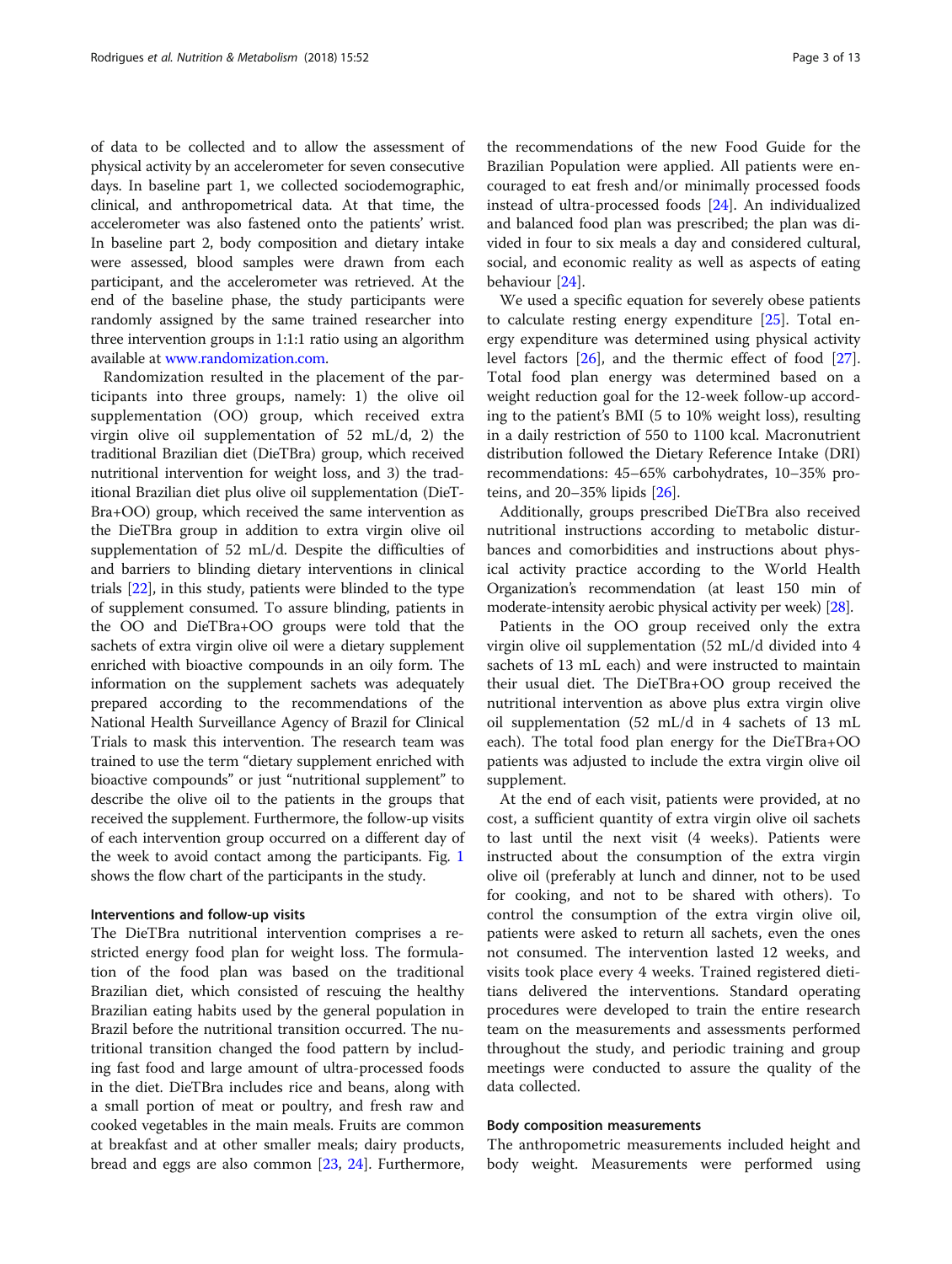<span id="page-3-0"></span>

standardized procedures [[29](#page-11-0)]. BMI was calculated by dividing the body mass (kg) by the square of the height (m<sup>2</sup>). Severe obesity was defined as a BMI  $\ge$  35 kg/m<sup>2</sup> [\[30](#page-11-0)].

Fat mass (kg), fat-free mass (kg), percentage of body fat (%) and lean mass (kg) were assessed by dual-energy X-ray absorptiometry (DXA) using a Lunar DPX NT device (GE Healthcare, Madison, WI, USA). The measurement criteria were as follows: a 12-h fast prior to measurement, the avoidance of strenuous physical activity and alcohol, as well as food and drinks containing caffeine, on the day prior to measurement, and the absence of pacemakers and orthopaedic prostheses/implants (devices containing metal). DXA assessment was performed on patients lying in a supine position on the scanner table with arms close to the body. Duplication of right arm data using the hemiscan technique was performed when the subject was too large for the

equipment to capture both arms  $[31]$  $[31]$  $[31]$ . DXA assessment was limited to patients with a body weight up to 130 kg due to the device capacity. Body weight and DXA measurements were performed at baseline part 2 and at week 12.

# Dietary intake

Twenty-four-hour records were used to assess dietary intake in the baseline phase and at final follow-up. Trained registered dietitians collected three 24-h records within 7 days using the Multiple-Pass Method; two were collected face-to-face and one was collected over the phone [\[32](#page-11-0)]. A nutritional analysis was performed using Avanutri Online (Avanutri Equipamentos de Avaliação Ltda, Rio de Janeiro, RJ, BR). Energy (kcal), proteins (%), carbohydrates (%), lipids (%), saturated fatty acids (SAF) (%), monounsaturated fatty acids (MUFA) (%),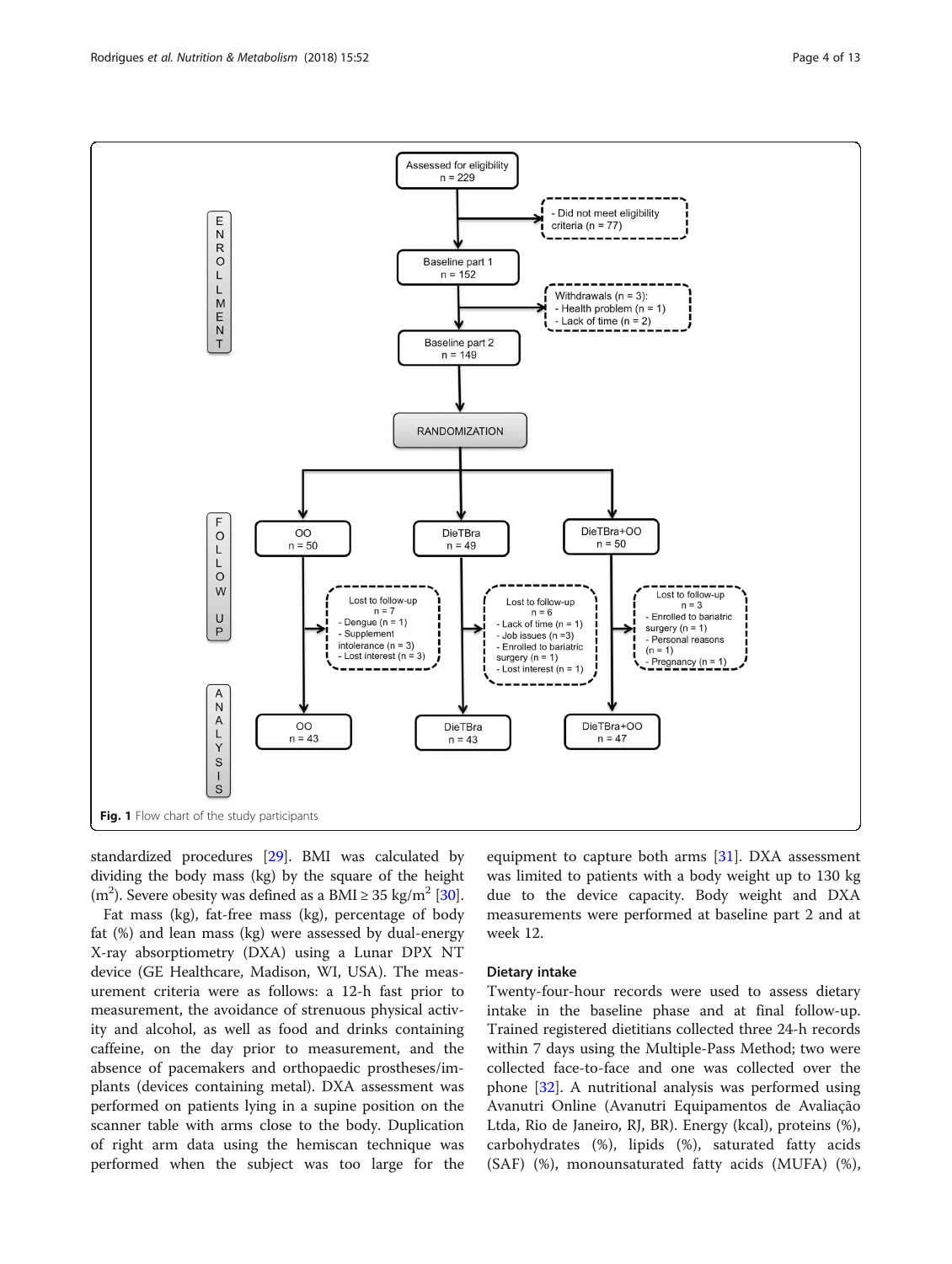polyunsaturated fatty acids (PUFA) (%), and the polyunsaturated:saturated fatty acids ratio (P:S ratio) were obtained by calculating the means of these parameters from the three 24-h records.

# Physical activity assessment

We measured physical activity objectively using the tri-axial accelerometer ActiGraph wGT3X (ActiGraph, Pensacola, FL, USA). At baseline and at final follow-up, study participants were instructed to wear the accelerometer on the non-dominant wrist 24 h a day, even when showering and at bedtime, for seven consecutive days. The device was programmed by the researcher to capture data from midnight starting the day after the allotment until midnight ending the day before the collection, thus capturing six full days of data. The wGT3X measured the acceleration in three axes (x, y, z) within a dynamic range of  $\pm 8$  g and a sampling frequency of 30 Hz.

We used ActiLife 6.11.7 software to initialize and download the accelerometer data. Individuals were included in the analysis if data were available for at least 50% of the wear time. Output data were processed using the R package GGIR [\(http://cran.r-project.org](http://cran.r-project.org)). Vector magnitude of activity-related acceleration (three axes) was calculated using the Euclidian norm minus 1 g (ENMO:  $\sqrt{x^2 + y^2}$  +  $z^2-1$  g). Activity intensity was estimated as the average time per day spent in moderate and vigorous physical activity from 5-s aggregated time series. The outcomes used in the present study were moderate-to-vigorous physical activity (MVPA), which was considered to include activities with an acceleration equal to or greater than 100 mg [[33](#page-11-0)] with an estimated time spent equal to or greater than 10 min per bout during a week; and sedentary time, which was considered to include activities with an acceleration lower than 50 mg (non-bouted) per day. Bouts of MVPA were defined as 10-min time windows that started with a 5-s epoch value equal to or greater than 100 mg and for which 80% of the subsequent 5-s epoch values were equal to or greater than the 100 mg threshold [[34\]](#page-11-0).

# Biochemical analysis

Blood samples for biochemical analysis and genotyping were collected after 12-h overnight fasting at baseline and at week 12. Serum glucose, total cholesterol, high-density lipoprotein (HDL), low-density lipoprotein (LDL), and triglycerides were measured by enzyme-colorimetric methods. Serum insulin was measured by chemiluminescence, and haemoglobin A1c (HbA1c) was measured by liquid chromatography. The homeostasis model assessment of insulin resistance (HOMA-IR) was calculated following the formula of Matthews et al. [[35](#page-11-0)].

# DNA extraction and genotyping

DNA was extracted from whole blood using a commercial kit (PureLink™ Genomic DNA Mini Kit; Invitrogen, Carlsbad, CA, USA). DNA concentration and purity were evaluated by spectrophotometric determination of the  $A_{260/280}$  ratio using a NanoDrop<sup>®</sup> 2000c (Thermo Fisher Scientific, Waltham, MA, USA). DNA quality was assessed using agarose gel electrophoresis. Genotyping of PPARG2 (Pro12Ala, rs1801282) and IL6 (−174G > C, rs1800795) was carried out using a TaqMan® SNP Genotyping assay (Applied Biosystems, Foster City, CA, USA) for each polymorphism with a StepOne Real-Time PCR system (Thermo Fisher Scientific, Waltham, MA, USA). For quantitative polymerase chain reaction (qPCR), a TaqMan GTExpress™ Master Mix (Thermo Fisher Scientific, Waltham, MA, USA) reagent kit was used, and qPCR was performed in a final volume of 21 μL according to the manufacturer's instructions. Although DNA samples were extracted for all study participants, the qPCR amplification was only conducted for the PPARG2 Pro12Ala polymorphism on samples from 145 individuals and for the  $IL6 - 174G > C$  polymorphism on samples from 147 individuals.

# Statistical analysis

We structured the dataset in EpiData 3.1 with double entry typing and validation for the assessment of consistency. Data are expressed as the means  $\pm$  SD for continuous variables and as frequencies and percentages for categorical variables. The Kolmogorov-Smirnov test was used to analyse the distribution of continuous data. The homogeneity among the nutritional intervention groups was tested using analysis of variance (ANOVA) or a Kruskal-Wallis test and a Chi-squared test. The Hardy-Weinberg equilibrium was tested in the population using a Chi-squared test. The mean daily extra virgin olive oil intake was compared between the OO and DieTBra+OO groups using Student's t-test. The delta (12th week measurement – baseline measurement) was calculated for food intake variables. Comparison of food intake means was performed using a Wilcoxon signed-rank test and a Kruskal-Wallis test followed by post hoc Bonferroni correction.

We investigated the changes in the anthropometric and body composition measurements as primary outcomes and the changes in the metabolic markers as secondary outcomes. General linear models (GLMs) were performed to test the main effects of the polymorphisms and nutritional interventions on the outcomes. Models were adjusted for potential confounders such as age, sex, baseline BMI and sedentary time. Multiplicative interaction terms (polymorphism and sex-by-nutritional intervention) were used in the models to test the statistical homogeneity of the effects, and as there was no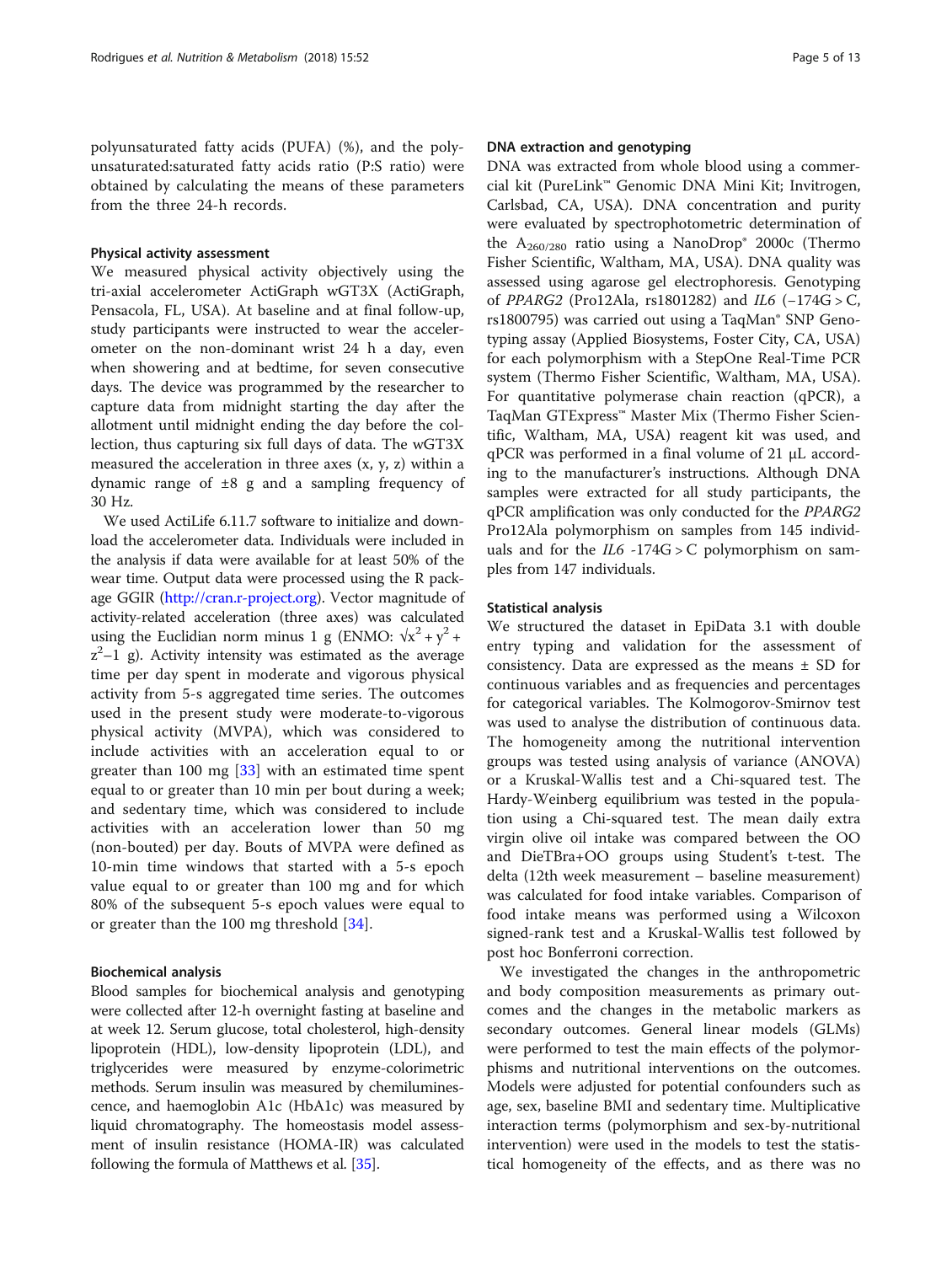interaction, we examined the main effects after removing the interaction term from the model. When effects were found for a polymorphism, we compared the outcome by genotypes (dominant model) for each nutritional intervention using Student's t-test.

Data analyses were performed using STATA version 12.0 (StataCorp, College Station, TX, USA), and statistical significance was defined at  $P < 0.05$ .

# Results

Baseline characteristics of the studied participants are presented in Table [1.](#page-6-0) As expected, due to randomization, there were no significant differences between the nutritional intervention groups at baseline. The genotype distribution of both polymorphisms did not deviate from the Hardy-Weinberg equilibrium expectation ( $p = 0.689$ ) for PPARG2 Pro12Ala, and  $p = 0.863$  for IL6 -174G > C). All analyses were conducted with a dominant genetic model because of the small number of AlaAla homozygotes for the Pro12Ala polymorphism and CC homozygotes for the  $-174G > C$  polymorphism. The retention rate in the current study was 89%. Olive oil consumption was similar ( $p = 0.731$ ) in OO and DieTBra+OO  $(40.6 \pm 11.1 \text{ and } 39.8 \pm 10.7 \text{, respectively}).$ 

Interventions promoted significant changes in the food intake of the study participants. At the end of follow-up, the DieTBra and DieTBra+OO groups had a decreased total energy intake compared to that at baseline. The delta for the total energy intake showed a greater reduction in both of those groups than in the OO group. Considering total fat intake, the DieTBra group had a reduced consumption, while an increased consumption was observed in the OO and DieTBra+OO groups between baseline and final follow-up. The delta for total fat intake was greater in the OO and DieTBra+OO groups than in the DieTBra group. Regarding carbohydrates, PUFA and SAF, we observed significant reductions in the OO and DieTBra+OO groups between baseline and final follow-up, but the delta for these variables was not different between the intervention groups (Table [2\)](#page-7-0).

Analyses of the effects of the polymorphisms and nutritional interventions on anthropometric measurements, body composition and metabolic markers were performed using GLMs. Tables [3](#page-8-0) and [4](#page-9-0) show the GLMs for the outcomes that presented significant effects. We found an effect of the Pro12Ala polymorphism on the percentage of body fat (%BF), fat-free mass (FFM) and lean mass (LM) (Table [3\)](#page-8-0). Additional comparison between genotypes showed that Ala carriers in the OO and DieTBra+OO groups had a greater reduction in %BF than did ProPro homozygotes. FFM and LM showed significant increases for Ala carriers from the OO and DieTBra+OO groups compared to those for ProPro homozygotes. No differences were found between genotypes in the DieTBra group (Fig. [2\)](#page-10-0).

DieTBra and DieTBra+OO promoted changes in weight and body composition that were independent of the polymorphisms. Considering the models for the Pro12Ala polymorphism, the weight reduction was greater for DieTBra and DieTBra+OO than for OO (Table [3](#page-8-0)). Considering the models for  $-174G > C$  polymorphism, the weight reduction was greater for DieTBra and DieTBra+OO than for OO, but the results were not independent of sex. Additionally, fat mass showed a greater reduction for DieTBra+OO than for OO (Table [4](#page-9-0)).

The nutritional interventions and the polymorphisms did not affect metabolic parameters. Data for the changes in all body composition and metabolic parameters according to the dietary intervention are shown in the supplemental material (Additional file [1:](#page-10-0) Table S1).

# **Discussion**

The key finding of the current study is the significant association between the Pro12Ala (rs1801282) polymorphism and body composition changes in severely obese patients after a 12-week intervention with extra virgin olive oil. Ala carriers that consumed extra virgin olive oil with or without DieTBra had a greater reduction in %BF and had a greater increase in FFM and LM than did ProPro homozygotes, while DieTBra had the same effect on ProPro homozygotes as it did on Ala carriers. To our knowledge, this is the first study demonstrating a synergistic effect of extra virgin olive oil intake and the Pro12Ala polymorphism on %BF, FFM and LM. These findings contribute to expand the knowledge about gene-diet interactions, showing that extra virgin olive oil may modulate favourable changes in body composition in the presence of the Ala allele of the PPARG2 Pro12Ala polymorphism.

In our study, Ala carriers had greater reduction in %BF and a greater increase in FFM and LM than ProPro homozygotes when consuming extra virgin olive oil. The few studies that have assessed the effect of nutritional interventions on body composition parameters regarding the Pro12Ala polymorphism did not demonstrate a significant association. A study with obese individuals who received a low-energy diet and were followed up for 1 year found no association between this polymorphism and changes in FFM and fat mass [[15](#page-11-0)], while other weight loss intervention studies with overweight subjects also found no significant impact of this polymorphism on %BF, FFM, and LM [\[36](#page-11-0)–[39\]](#page-11-0). Individuals with a BMI between 25 and 40 kg/m<sup>2</sup> under a behavioural treatment programme for obesity based on a MedDiet did not exhibit any effect of the polymorphism on %BF [\[40](#page-11-0)]. Our novel findings on the association of the Pro12Ala polymorphism with body composition parameters in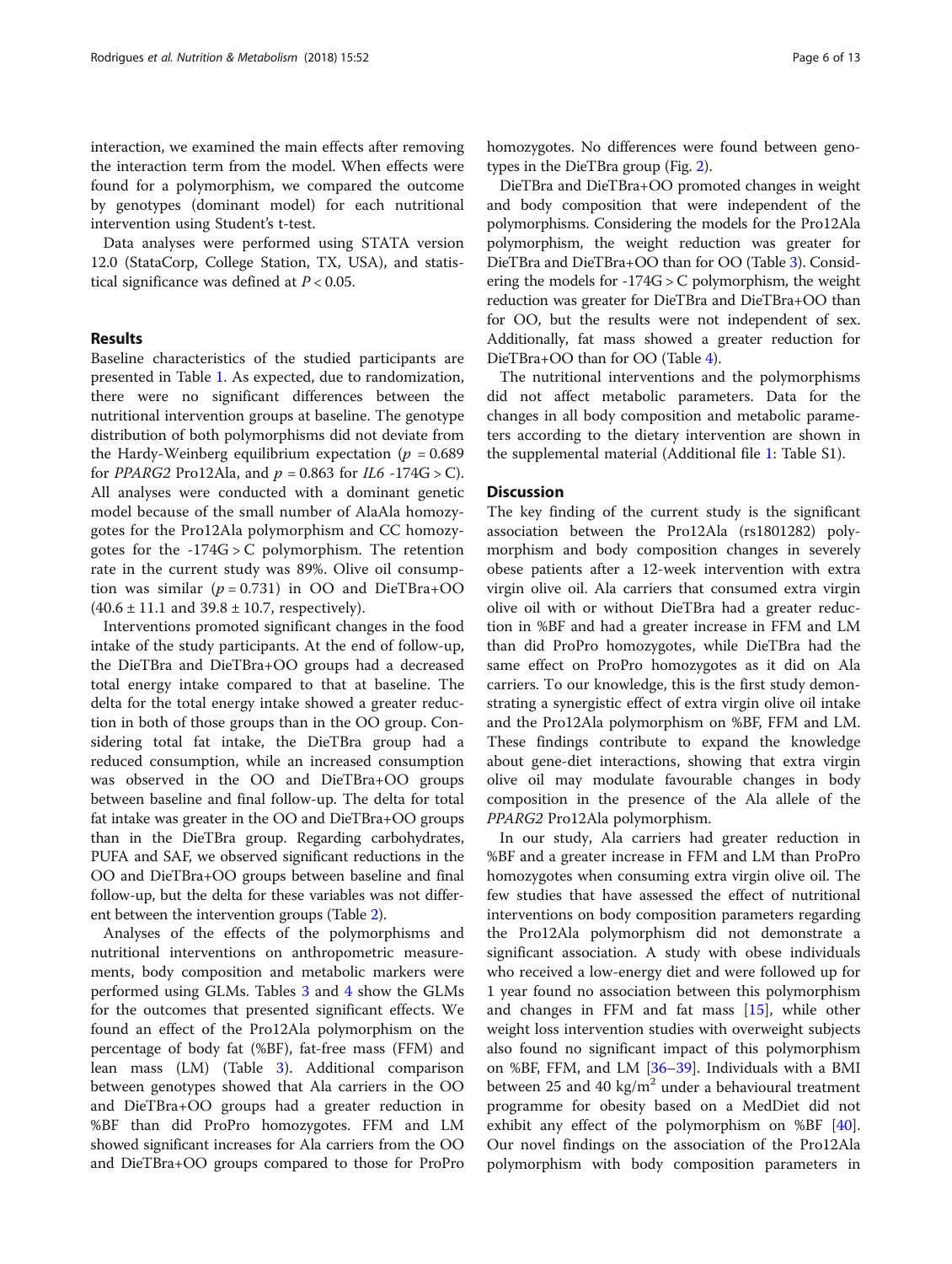| Variable                              | Total<br>$n = 149$  | $\overline{O}O$<br>$n = 50$ | DieTBra<br>$n = 49$ | DieTBra + OO<br>$n = 50$ |
|---------------------------------------|---------------------|-----------------------------|---------------------|--------------------------|
| Age                                   | $39.63 \pm 8.82$    | $38.14 \pm 8.14$            | $39.14 \pm 8.16$    | $41.60 \pm 9.85$         |
| Sex                                   |                     |                             |                     |                          |
| Female                                | 127 (85.2)          | 45 (90.0)                   | 40 (81.6)           | 42 (84.0)                |
| Male                                  | 22 (14.8)           | 5(10.0)                     | 9(18.4)             | 8(16.0)                  |
| Years of schooling                    | $9.60 \pm 3.05$     | $9.66 \pm 2.95$             | $9.86 \pm 2.96$     | $9.28 \pm 3.26$          |
| Social status                         |                     |                             |                     |                          |
| A/B                                   | 34 (22.8)           | 13 (26.0)                   | 10 (20.4)           | 11(22.0)                 |
| C                                     | 64 (43.0)           | 20 (40.0)                   | 24 (49.0)           | 20 (40.0)                |
| D/E                                   | 51 (34.2)           | 17 (34.0)                   | 15 (30.6)           | 19 (38.0)                |
| Weight (kg)                           | $118.81 \pm 19.47$  | $117.38 \pm 18.69$          | $120.44 \pm 20.85$  | $118.64 \pm 19.10$       |
| Height (m)                            | $1.60 \pm 0.07$     | $1.60 \pm 0.07$             | $1.61 \pm 0.08$     | $1.60 \pm 0.06$          |
| BMI $(kg/m2)$                         | $46.04 \pm 6.41$    | $45.77 \pm 6.27$            | $46.22 \pm 6.26$    | $46.13 \pm 6.79$         |
| Fat mass (kg)*                        | $54.05 \pm 11.04$   | $52.39 \pm 11.77$           | $55.21 \pm 8.32$    | $54.37 \pm 11.03$        |
| Fat free mass (kg)*                   | $53.42 \pm 8.04$    | $53.49 \pm 7.92$            | $54.16 \pm 7.42$    | $52.64 \pm 8.81$         |
| Body fat percentage (%)*              | $51.62 \pm 5.18$    | $50.56 \pm 5.11$            | $51.54 \pm 4.70$    | $52.63 \pm 5.60$         |
| Lean mass (kg)*                       | $51.07 \pm 7.93$    | $51.07 \pm 7.81$            | $51.84 \pm 7.5$     | $50.33 \pm 8.60$         |
| Fasting glucose (mg/dL)               | $109.95 \pm 45.24$  | $104.44 \pm 29.03$          | $107.43 \pm 35.15$  | $117.94 \pm 63.45$       |
| Fasting insulin (µU/mL)               | $23.42 \pm 14.86$   | $25.24 \pm 17.74$           | $24.40 \pm 14.64$   | $20.65 \pm 11.39$        |
| HOMA-IR                               | $6.40 \pm 4.89$     | $6.78 \pm 5.87$             | $6.68 \pm 4.76$     | $5.75 \pm 3.87$          |
| HbA1c (%)                             | $6.30 \pm 1.43$     | $6.13 \pm 1.27$             | $6.26 \pm 1.42$     | $6.52 \pm 1.58$          |
| Total cholesterol (mg/dL)             | $189.12 \pm 38.10$  | $187.74 \pm 37.59$          | $184.31 \pm 33.40$  | $195.22 \pm 42.61$       |
| HDL cholesterol (mg/dL)               | $47.62 \pm 11.35$   | $47.18 \pm 10.32$           | $48.45 \pm 10.51$   | $47.26 \pm 13.16$        |
| LDL cholesterol, (mg/dL)              | $109.44 \pm 35.48$  | $106.94 \pm 29.96$          | $106.40 \pm 32.56$  | $114.76 \pm 42.51$       |
| Triglyceride (mg/dL)                  | $160.31 \pm 78.40$  | $160.46 \pm 79.86$          | $154.76 \pm 87.76$  | $165.6 \pm 67.72$        |
| MVPA (min/week) <sup>†</sup>          | $44.29 \pm 61.11$   | $46.85 \pm 56.89$           | $49.10 \pm 69.57$   | $37.04 \pm 56.83$        |
| Sedentary time (min/d)                | $1176.85 \pm 83.28$ | $1171.35 \pm 73.25$         | $1171.24 \pm 81.74$ | $1187.85 \pm 8.12$       |
| Pro12Ala polymorphism <sup>#</sup>    |                     |                             |                     |                          |
| ProPro                                | 126 (86.9)          | 43 (43.4)                   | 41 (40.8)           | 42 (41.7)                |
| ProAla+AlaAla                         | 19(13.1)            | 7(6.6)                      | 6(6.2)              | 6(6.3)                   |
| Pro alelle                            | 270 (93.1)          | 92 (92.0)                   | 88 (93.6)           | 90 (93.8)                |
| Ala alelle                            | 20 (6.9)            | 8(8.0)                      | 6(6.4)              | 6(6.2)                   |
| $-174G > C$ polymorphism <sup>§</sup> |                     |                             |                     |                          |
| GG                                    | 96 (65.3)           | 38 (39.6)                   | 29 (30.2)           | 29 (30.2)                |
| $CG + CC$                             | 51 (34.7)           | 12 (23.5)                   | 18 (35.3)           | 21 (41.2)                |
| G alelle                              | 238 (81.0)          | 87 (87.0)                   | 75 (79.8)           | 76 (76.0)                |
| $C$ alelle                            | 56 (19.0)           | 13 (13.0)                   | 19 (20.2)           | 24 (24.0)                |

<span id="page-6-0"></span>**Table 1** Sociodemographic, anthropometric, biochemical and polymorphism characteristics of the study groups

There was no difference among the groups for any variable. Data are shown as absolute means ± SD or N (%). OO: olive oil group, DieTBra: traditional Brazilian diet group, DieTBra+OO: traditional Brazilian diet plus olive oil group, BMI: Body Mass Index, HOMA-IR: homeostatic model assessment for insulin resistance, HbA1c haemoglobin A1c, HDL high-density lipoprotein, LDL low-density lipoprotein, MVPA moderate-to-vigorous physical activity

 $*$ n = 111, OO: n = 34, DieTBra: n = 38, DieTBra+OO: n = 39,  $^{\dagger}$ n = 140, OO: n = 47, BraDiet: n = 46, BraDiet+OO: n = 47,  $^{\dagger}$ n = 145,  $^{\S}$ n = 147,  $^{\dagger}$ n = 147,  $^{\dagger}$ n = 147,  $^{\dagger}$ n = 147,  $^{\dagger}$ n = 147,

severely obese individuals are important for the research field; however, larger sample sizes are necessary to confirm this result.

Anti-inflammatory mechanisms promoted by olive oil consumption might have had a role in the %BF-, FFM-, and LM-related results of the current study. Obesity is considered a low-grade chronic inflammatory state [\[41](#page-11-0)]. Adipose tissue inflammation seems to have a dominant role in the development of sarcopenia, eventually leading to skeletal muscle inflammation and dysfunction [\[42](#page-12-0)].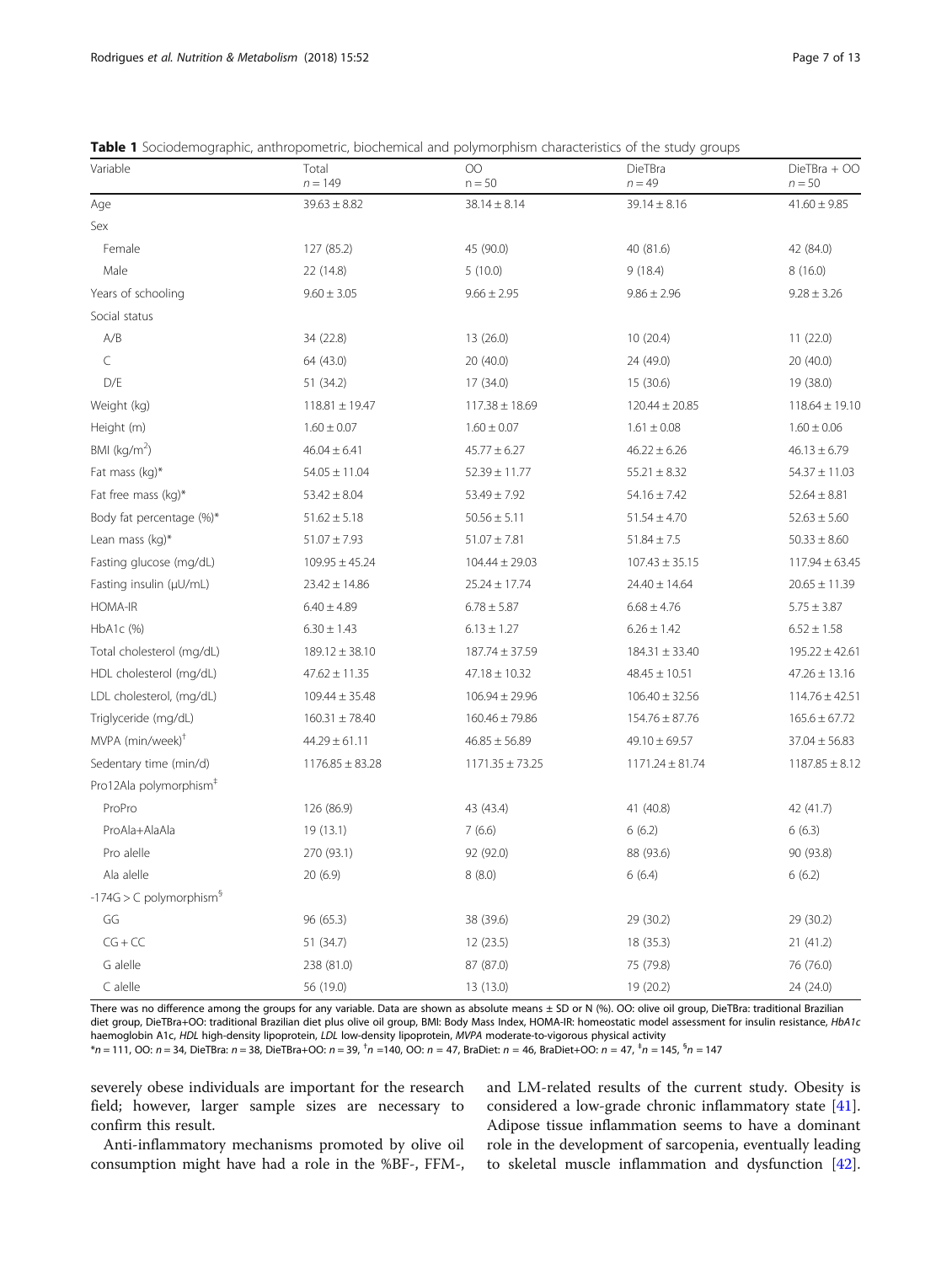<span id="page-7-0"></span>

|                                                                                                                                                                                                                                                                                                                                                                                                                                            | 8                            |                                     |       | DieTBra                                                                         |                             |       | DieTBra+OO             |                             |       |
|--------------------------------------------------------------------------------------------------------------------------------------------------------------------------------------------------------------------------------------------------------------------------------------------------------------------------------------------------------------------------------------------------------------------------------------------|------------------------------|-------------------------------------|-------|---------------------------------------------------------------------------------|-----------------------------|-------|------------------------|-----------------------------|-------|
|                                                                                                                                                                                                                                                                                                                                                                                                                                            | Baseline<br>$N = 50$         | Final follow-up<br>$= 43$<br>$\geq$ | å,    | Baseline<br>$N = 49$                                                            | Final follow-up<br>$N = 43$ | ð.    | Baseline<br>$N = 50$   | Final follow-up<br>$N = 47$ | ð.    |
| Total energy intake (kcal/day)                                                                                                                                                                                                                                                                                                                                                                                                             | 1594.3 ± 580.5               | 708.7 ± 545.8                       | 0.147 | $1661.2 \pm 603.8$                                                              | $1219.9 \pm 387.4$          | 0.001 | 1814.0 ± 904.7         | $1395.6 \pm 403.6$          | 0.001 |
|                                                                                                                                                                                                                                                                                                                                                                                                                                            | $114.39 \pm 561.06^{a,b}$    |                                     |       | $-441.2 \pm 573.8^a$                                                            |                             |       | $-418.4 \pm 778.2^{b}$ |                             |       |
| Carbohydrates (% total energy)                                                                                                                                                                                                                                                                                                                                                                                                             | $50.2 \pm 9.5$               | $46.7 \pm 8.0*$                     | 0.044 | $52.6 \pm 9.4$                                                                  | $51.7 \pm 8.9$              | 0.708 | $51.3 \pm 7.7$         | $45.4 \pm 6.7*$             | 0.001 |
|                                                                                                                                                                                                                                                                                                                                                                                                                                            | $-3.52 \pm 11.36$            |                                     |       | $-0.11 + 0.0$                                                                   |                             |       | $-5.9 \pm 10.4$        |                             |       |
| Protein (% total energy)                                                                                                                                                                                                                                                                                                                                                                                                                   | $16.9 \pm 4.3$               | $15.7 \pm 4.1$                      | 0.143 | $17.2 \pm 4.8$                                                                  | $18.3 \pm 4.9$              | 0.209 | 51<br>$18.3 \pm 1$     | $16.8 \pm 5.8$              | 0.200 |
|                                                                                                                                                                                                                                                                                                                                                                                                                                            | $-1.16 \pm 4.56$             |                                     |       | $1.1 \pm 6.4$                                                                   |                             |       | $-1.5 \pm 6.8$         |                             |       |
| Fat (% total energy)                                                                                                                                                                                                                                                                                                                                                                                                                       | $26.7 \pm 6.1$               | $34.5 \pm 7.6$                      | 0.001 | $28.7 \pm 7.2$                                                                  | $25.3 \pm 6.3$              | 0.009 | $283 \pm 6.7$          | $35.0 \pm 8.5*$             | 0.001 |
|                                                                                                                                                                                                                                                                                                                                                                                                                                            | $7.79 \pm 9.74^{\circ}$      |                                     |       | $-3.4 \pm 7.6^{a,b}$                                                            |                             |       | $6.7 \pm 11.6^{b}$     |                             |       |
| MUFA (% total fat)                                                                                                                                                                                                                                                                                                                                                                                                                         | $7.96 \pm 2.98$              | $5.00 \pm 7.01$                     | 0.001 | $7.75 \pm 2.84$                                                                 | $6.61 \pm 3.13$             | 0.072 | $7.60 \pm 1.97$        | $16.30 \pm 6.75$            | 0.001 |
|                                                                                                                                                                                                                                                                                                                                                                                                                                            | $7.04 \pm 7.53$ <sup>a</sup> |                                     |       | $-1.14 \pm 3.52$ <sup>a,b</sup>                                                 |                             |       | $8.70 \pm 6.98^{b}$    |                             |       |
| PUFA (% total fat)                                                                                                                                                                                                                                                                                                                                                                                                                         | $15.52 \pm 5.34$             | $2.92 \pm 3.21$                     | 0.016 | $14.54 \pm 4.91$                                                                | $14.11 \pm 5.68$            | 0.562 | $15.13 \pm 4.46$       | $12.55 \pm 3.62$            | 0.009 |
|                                                                                                                                                                                                                                                                                                                                                                                                                                            | $-2.60 \pm 6.39$             |                                     |       | $-0.43 \pm 6.84$                                                                |                             |       | $-2.58 \pm 6.20$       |                             |       |
| SAF (% total fat)                                                                                                                                                                                                                                                                                                                                                                                                                          | $28.59 \pm 8.07$             | $24.27 \pm 5.07$                    | 0.002 | $31.63 \pm 7.75$                                                                | $29.67 + 7.96$              | 0.346 | $28.23 \pm 6.01$       | $23.44 \pm 5.85$            | 10000 |
| ⊲                                                                                                                                                                                                                                                                                                                                                                                                                                          | $-4.22 \pm 8.80$             |                                     |       | $-1.96 \pm 9.84$                                                                |                             |       | $-4.80 \pm 7.28$       |                             |       |
| P:S ratio                                                                                                                                                                                                                                                                                                                                                                                                                                  | $0.62 \pm 0.35$              | $0.55 \pm 0.18$                     | 0.340 | $0.51 \pm 0.26$                                                                 | $0.50 \pm 0.22$             | 0.971 | $0.57 \pm 0.23$        | $0.57 \pm 0.21$             | 0.949 |
|                                                                                                                                                                                                                                                                                                                                                                                                                                            | $-0.07 \pm 0.38$             |                                     |       | $-0.01 \pm 0.31$                                                                |                             |       | $0.001 \pm 0.31$       |                             |       |
| Data are shown as absolute means ± SD or N (%). Oo olive oil group, DieTBro traditional Brazilian diet prove divaled alive oil diet plus olive oil group, MUFA monounsaturated fatty acids, PUFA<br>polyunsaturated fatty acids, SAF saturated fatty acids, P:S ratio PUFA:SAF ratio, A: 12th week measurement - baseline measurement<br>Equal letters mean significant difference between groups (p < 0.05)<br>*Wilcoxon signed rank test |                              |                                     |       | compared by Kruskal-Wallis test followed by Bonferroni correction post-hoc test |                             |       |                        |                             |       |

Table 2 Change in energy and macronutrient intake according to the intervention group after 12 weeks of nutritional intervention Table 2 Change in energy and macronutrient intake according to the intervention group after 12 weeks of nutritional intervention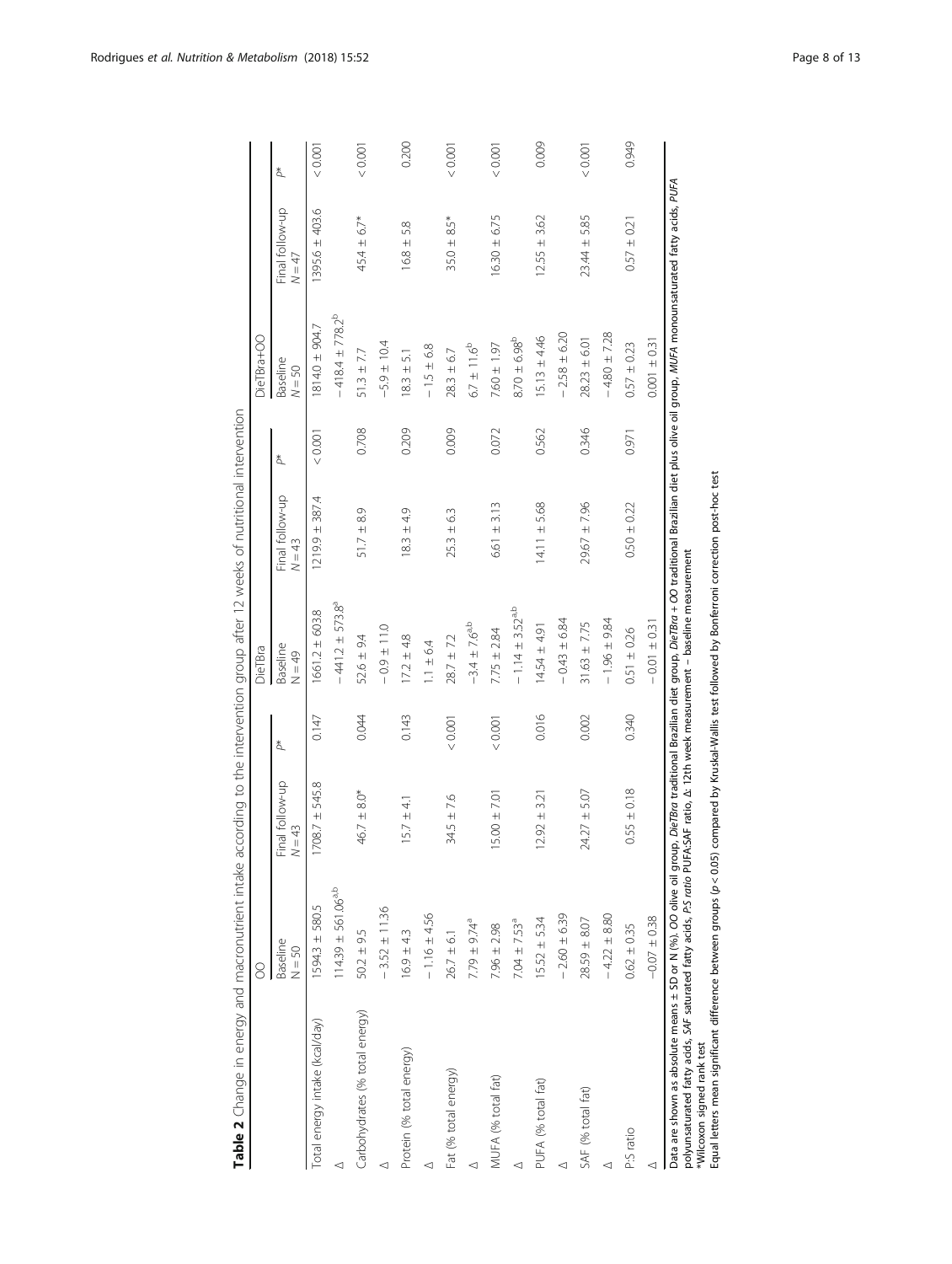<span id="page-8-0"></span>

| 0.945, 5.301<br>Reference<br>Reference<br>Reference<br>95% Cl<br>Adj. B*<br>$-3.593$<br>$-1.510$<br>$-1.574$<br>0.015<br>3.122<br>0.071<br>0.001<br>121<br>Ó<br>$\circ$<br>C<br>0.110<br>0.006<br>0.876<br>0.370<br>0.463<br>0.143<br>0.827<br>0.097<br>$\sigma$<br>$-11.462, 4.268$<br>$-0.015, 0.193$<br>$-1.844, 4.054$<br>$-0.010, 0.012$<br>$-3.252, 0.472$<br>$-0.155, 0.193$<br>$-3.277, 0.273$<br>0.825, 5.008<br>Reference<br>Reference<br>Reference<br>95% CI<br>Adj. B*<br>$-1.390$<br>$-1.502$<br>$-3.597$<br>0.019<br>2.917<br>0.067<br>105<br>0.001<br>c<br>C<br>0.610<br>0.889<br>0.008<br>0.432<br>0.105<br>0.993<br>0.938<br>1.000<br>$\Delta$<br>$-4.067, -0.608$<br>$-0.125, 0.012$<br>$-2.450, 2.429$<br>$-3.895, 9.115$<br>$-0.138, 0.150$<br>$-1.430, 1.650$<br>$-1.468, 1.468$<br>$-0.007,0.011$<br>Reference<br>Reference<br>Reference<br>95% Cl<br>$-0.056$<br>$-2.338$<br>Adj. B*<br>$-0.010$<br>0.432<br>0.006<br>0.110<br>0.002<br>0.001<br>C<br>< 0.001<br>0.001<br>0.374<br>0.517<br>0.669<br>0.053<br>0.270<br>0.397<br>$-7.135, -2.867$<br>$-4.216, 11.224$<br>$-6.474, -2.321$<br>$-0.063, 0.125$<br>$-1.823, 2.839$<br>$-4.741,0.034$<br>$-0.198, 0.078$<br>$-0.006, 0.020$<br>Reference<br>Reference<br>Reference<br>95% CI<br>Adj. B*<br>$-2.354$<br>$-0.060$<br>$-4.397$<br>$-5.001$<br>0.508<br>3.504<br>0.007<br>0.031<br>$\circ$<br>Pro12Ala polymorphism<br>Sedentary time change<br>Nutritional intervention<br>12Ala carriers<br>DieTBra+OO<br>Baseline BMI<br>Females<br>DieTBra<br>ProPro<br>Intercept<br>Males<br>Gender<br>8<br>Age | Variables | Weight change |  | Percentage body fat change |  | Fat free mass change | Lean mass change |                  |          |
|------------------------------------------------------------------------------------------------------------------------------------------------------------------------------------------------------------------------------------------------------------------------------------------------------------------------------------------------------------------------------------------------------------------------------------------------------------------------------------------------------------------------------------------------------------------------------------------------------------------------------------------------------------------------------------------------------------------------------------------------------------------------------------------------------------------------------------------------------------------------------------------------------------------------------------------------------------------------------------------------------------------------------------------------------------------------------------------------------------------------------------------------------------------------------------------------------------------------------------------------------------------------------------------------------------------------------------------------------------------------------------------------------------------------------------------------------------------------------------------------------------------------------------------------------------------------------------|-----------|---------------|--|----------------------------|--|----------------------|------------------|------------------|----------|
|                                                                                                                                                                                                                                                                                                                                                                                                                                                                                                                                                                                                                                                                                                                                                                                                                                                                                                                                                                                                                                                                                                                                                                                                                                                                                                                                                                                                                                                                                                                                                                                    |           |               |  |                            |  |                      |                  |                  | $\sigma$ |
|                                                                                                                                                                                                                                                                                                                                                                                                                                                                                                                                                                                                                                                                                                                                                                                                                                                                                                                                                                                                                                                                                                                                                                                                                                                                                                                                                                                                                                                                                                                                                                                    |           |               |  |                            |  |                      |                  | $-11.783, 4.597$ | 0.390    |
|                                                                                                                                                                                                                                                                                                                                                                                                                                                                                                                                                                                                                                                                                                                                                                                                                                                                                                                                                                                                                                                                                                                                                                                                                                                                                                                                                                                                                                                                                                                                                                                    |           |               |  |                            |  |                      |                  | $-0.015, 0.157$  | 0.107    |
|                                                                                                                                                                                                                                                                                                                                                                                                                                                                                                                                                                                                                                                                                                                                                                                                                                                                                                                                                                                                                                                                                                                                                                                                                                                                                                                                                                                                                                                                                                                                                                                    |           |               |  |                            |  |                      |                  |                  |          |
|                                                                                                                                                                                                                                                                                                                                                                                                                                                                                                                                                                                                                                                                                                                                                                                                                                                                                                                                                                                                                                                                                                                                                                                                                                                                                                                                                                                                                                                                                                                                                                                    |           |               |  |                            |  |                      |                  |                  |          |
|                                                                                                                                                                                                                                                                                                                                                                                                                                                                                                                                                                                                                                                                                                                                                                                                                                                                                                                                                                                                                                                                                                                                                                                                                                                                                                                                                                                                                                                                                                                                                                                    |           |               |  |                            |  |                      |                  | $-1.950, 4.192$  | 0.474    |
|                                                                                                                                                                                                                                                                                                                                                                                                                                                                                                                                                                                                                                                                                                                                                                                                                                                                                                                                                                                                                                                                                                                                                                                                                                                                                                                                                                                                                                                                                                                                                                                    |           |               |  |                            |  |                      |                  | $-0.166, 0.197$  | 0.868    |
|                                                                                                                                                                                                                                                                                                                                                                                                                                                                                                                                                                                                                                                                                                                                                                                                                                                                                                                                                                                                                                                                                                                                                                                                                                                                                                                                                                                                                                                                                                                                                                                    |           |               |  |                            |  |                      |                  | $-0.010, 0.012$  | 0.856    |
|                                                                                                                                                                                                                                                                                                                                                                                                                                                                                                                                                                                                                                                                                                                                                                                                                                                                                                                                                                                                                                                                                                                                                                                                                                                                                                                                                                                                                                                                                                                                                                                    |           |               |  |                            |  |                      |                  |                  |          |
|                                                                                                                                                                                                                                                                                                                                                                                                                                                                                                                                                                                                                                                                                                                                                                                                                                                                                                                                                                                                                                                                                                                                                                                                                                                                                                                                                                                                                                                                                                                                                                                    |           |               |  |                            |  |                      |                  |                  |          |
|                                                                                                                                                                                                                                                                                                                                                                                                                                                                                                                                                                                                                                                                                                                                                                                                                                                                                                                                                                                                                                                                                                                                                                                                                                                                                                                                                                                                                                                                                                                                                                                    |           |               |  |                            |  |                      |                  | $-3.448, 0.429$  | 0.127    |
|                                                                                                                                                                                                                                                                                                                                                                                                                                                                                                                                                                                                                                                                                                                                                                                                                                                                                                                                                                                                                                                                                                                                                                                                                                                                                                                                                                                                                                                                                                                                                                                    |           |               |  |                            |  |                      |                  | $-3.423, 0.274$  | 0.095    |
|                                                                                                                                                                                                                                                                                                                                                                                                                                                                                                                                                                                                                                                                                                                                                                                                                                                                                                                                                                                                                                                                                                                                                                                                                                                                                                                                                                                                                                                                                                                                                                                    |           |               |  |                            |  |                      |                  |                  |          |
|                                                                                                                                                                                                                                                                                                                                                                                                                                                                                                                                                                                                                                                                                                                                                                                                                                                                                                                                                                                                                                                                                                                                                                                                                                                                                                                                                                                                                                                                                                                                                                                    |           |               |  |                            |  |                      |                  |                  |          |
|                                                                                                                                                                                                                                                                                                                                                                                                                                                                                                                                                                                                                                                                                                                                                                                                                                                                                                                                                                                                                                                                                                                                                                                                                                                                                                                                                                                                                                                                                                                                                                                    |           |               |  |                            |  |                      |                  |                  | 0.005    |

Table 3 Generalized linear models of the effects of the PPARG2 Pro12Ala polymorphism on the body composition of severely obese individuals after a 12-week nutritional Table 3 Generalized linear models of the effects of the PPARG2 Pro12Ala polymorphism on the body composition of severely obese individuals after a 12-week nutritional Dependent variables: 12thweek measurement – baseline measurement.<br>\*General linear models were adjusted for age, gender, baseline BMI and<br>significant (P > 0.05). Data for the outcome fat mass was not significant significant (P > 0.05). Data for the outcome fat mass was not significant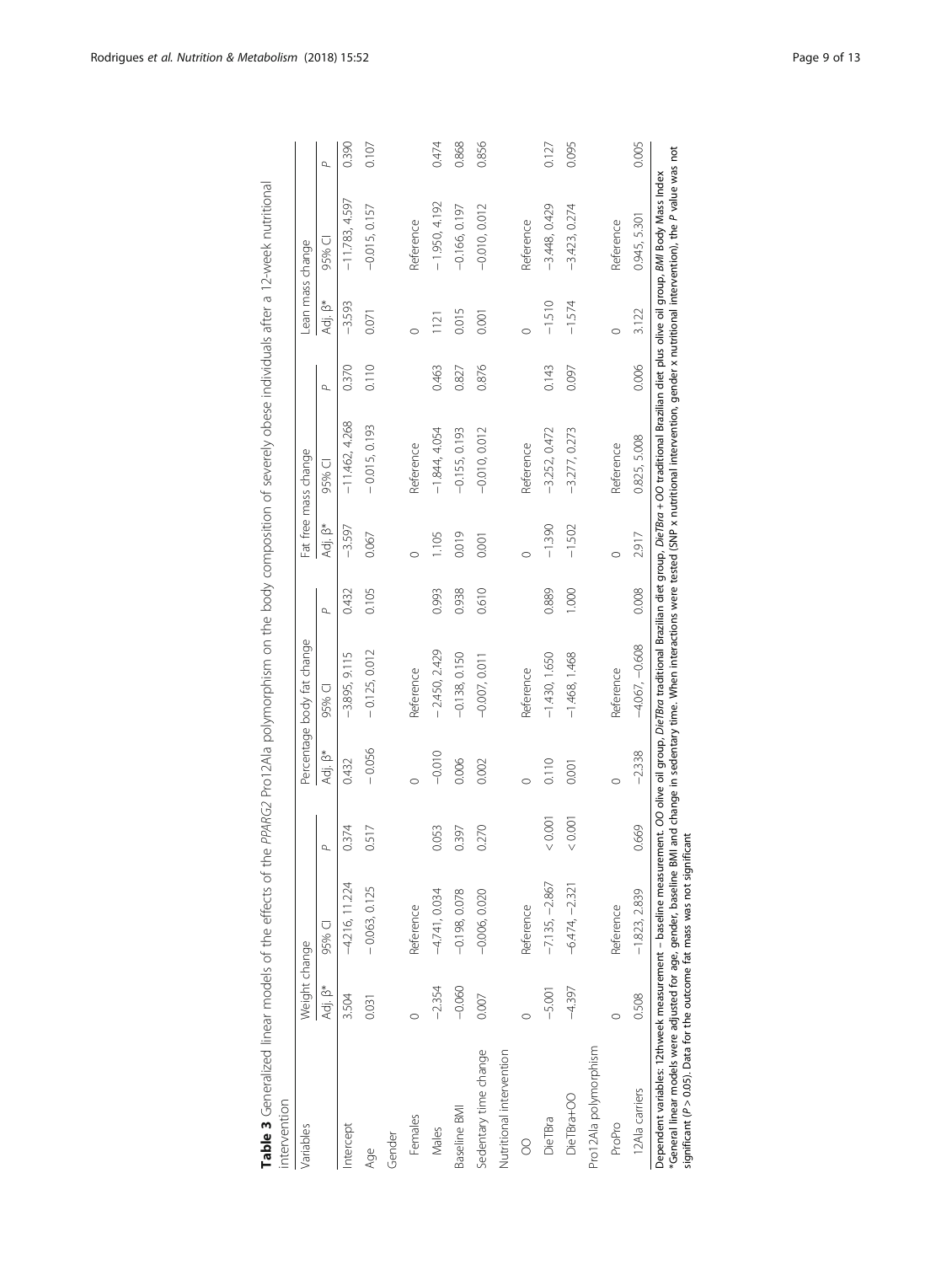| Variables                | Weight change  |                  |                | Fat mass change |                  |       |
|--------------------------|----------------|------------------|----------------|-----------------|------------------|-------|
|                          | Adj. $\beta^*$ | 95% CI           | $\overline{P}$ | Adj. $\beta^*$  | 95% CI           | P     |
| Intercept                | 3.969          | $-4.212, 11.348$ | 0.369          | $-0.754$        | $-9.145, 7.363$  | 0.860 |
| Age                      | 0.026          | $-0.068, 0.121$  | 0.585          | $-0.027$        | $-0.112, 0.586$  | 0.541 |
| Gender                   |                |                  |                |                 |                  |       |
| Females                  | $\mathbf{0}$   | Reference        |                | Reference       |                  |       |
| Males                    | $-2.411$       | $-4.752, -0.070$ | 0.044          | 1.281           | $-1.725, 4.286$  | 0.404 |
| Baseline BMI             | $-0.053$       | $-0.188, 0.081$  | 0.437          | 0.071           | $-0.110, 0.253$  | 0.442 |
| Sedentary time change    | 0.008          | $-0.005, 0.021$  | 0.235          | 0.003           | $-0.008, 0.142$  | 0.588 |
| Nutritional intervention |                |                  |                |                 |                  |       |
| $\overline{O}O$          | $\Omega$       | Reference        |                | Reference       |                  |       |
| DieTBra                  | $-4.980$       | $-7.103, -2.858$ | < 0.001        | $-1.495$        | $-3.390, 0.400$  | 0.122 |
| DieTBra+OO               | $-4.406$       | $-6.478, -2.335$ | < 0.001        | $-1.975$        | $-3.798, -0.153$ | 0.034 |
| $-174G > C$ polymorphism |                |                  |                |                 |                  |       |
| GG                       | $\circ$        | Reference        |                | Reference       |                  |       |
| C carriers               | $-0.219$       | $-1.956, 1.519$  | 0.805          | $-0.015$        | $-1.513, 1.484$  | 0.985 |

<span id="page-9-0"></span>Table 4 Generalized linear models of the effects of the IL6 -174G/C polymorphism on the body composition of severely obese individuals after a 12-week nutritional intervention

Dependent variables: 12<sup>th</sup> week measurement – baseline measurement. OO olive oil group, DieTBra traditional Brazilian diet group, DieTBra + OO traditional Brazilian diet plus olive oil group, BMI Body Mass Index

\*General linear models were adjusted for age, gender, baseline BMI and change in sedentary time. When interactions were tested (SNP x nutritional intervention, gender x nutritional intervention), the P value was not significant ( $P > 0.05$ ). Data for the outcomes fat-free mass, body fat percentage and lean mass were not significant

Nutrigenomic studies with short-term and sustained olive oil consumption have shown the upregulation of genes related to an anti-inflammatory profile and the downregulation of genes related to inflammation [\[43](#page-12-0)–[45](#page-12-0)]. We hypothesize that the improved anti-inflammatory profile promoted by the olive oil intake may have affected the cross-talk between fat and muscle, thus favouring the signalling pathways of skeletal muscle synthesis [[42](#page-12-0)]. Additionally, even when weight loss was not significant, such as in the OO group, olive oil was able to promote favourable changes in the body composition of Ala carriers.

Another aspect regarding skeletal muscle inflammation and dysfunction refers to weight cycling. Obese individuals trying to lose weight usually experience periods of weight loss followed by periods of weight regain, leading to inadequate changes in FFM and LM, thus favouring the development of sarcopenia [\[46](#page-12-0)]. Therefore, it seems that weight loss intervention with olive oil is promising for improving body composition in Ala carriers. However, further investigation is needed to clarify the precise mechanisms underpinning the influence of olive oil on LM and FFM in severely obese individuals.

Interactions between diet and body composition changes related to the Pro12Ala polymorphism, such as those observed in the current study, have not been reported to date. Associations have been found in

observational studies between a higher P:S ratio and MUFA intake and a lower BMI and %BF [\[40](#page-11-0), [47,](#page-12-0) [48](#page-12-0)]. Intervention studies have reported an interaction between a higher P:S ratio and a greater reduction in visceral adipose tissue [\[49](#page-12-0)], and between a higher total fat intake  $(≥ 42.6%$  of energy) and lower amount of weight loss [[40](#page-11-0)]. Possibly, the interactions found in our study may be related not only to MUFA and PUFA but also to the antioxidant activity of phenolic compounds in olive oil, such as hydroxytyrosol and oleuropein; this possibility needs further investigation [\[45\]](#page-12-0).

Our results have demonstrated that DieTBra and DieTBra+OO promoted a significant weight change that was independent of polymorphisms. Previous studies showed that a traditional Brazilian diet pattern was associated with a lower risk of overweight and obesity [[18](#page-11-0)–[20](#page-11-0), [50\]](#page-12-0). Evidence has suggested that olive oil consumption even outside the Mediterranean dietary pattern may improve health parameters [\[51](#page-12-0)], and olive oil consumption also promotes the higher consumption of vegetables, thereby contributing to a healthier eating pattern [\[52\]](#page-12-0). Olive oil consumption has been increasing among Brazilians [\[21](#page-11-0)], and as olive oil is easily incorporated into the diet, such consumption may be encouraged as part of a healthy dietary pattern.

The current study has several strengths, such as the use of an advanced technique, namely, DXA, to determine body composition, the objective measurement of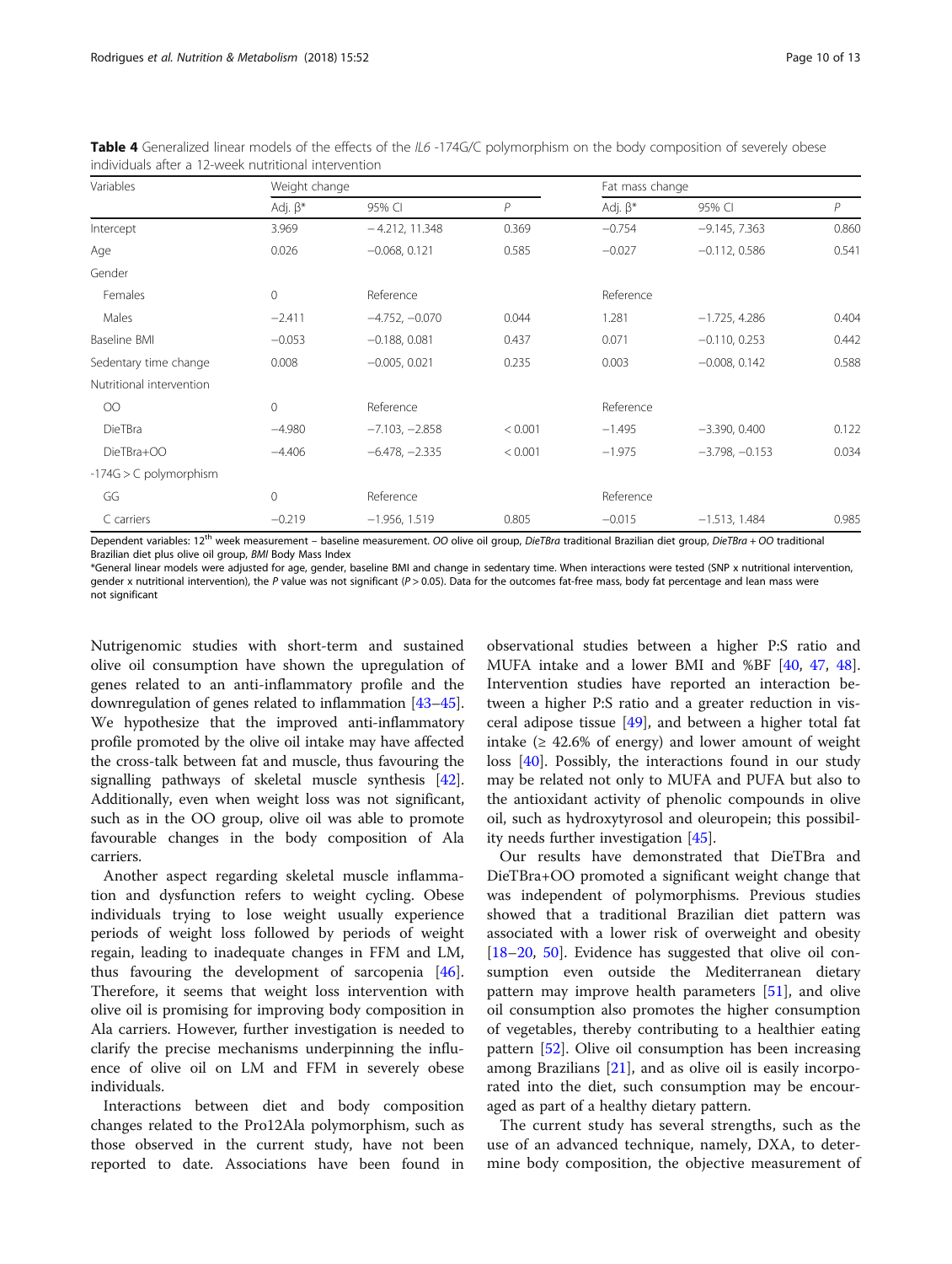<span id="page-10-0"></span>

after a 12-week nutritional intervention. DieTBra: traditional Brazilian diet, DieTBra+OO: traditional Brazilian diet plus olive oil supplementation, OO: olive oil supplementation. Dots represent outlier values

sedentary time and MVPA using a tri-axial accelerometer, the high retention rate, the real-world setting and intervention, and the randomized design. However, our study is not without limitations. These limitations

include the sample size, especially the low number of individuals with the rare homozygote; the possibility of false-positive findings due to multiple comparisons; and the possibility of the under-reporting of food intake.

# **Conclusions**

In summary, our findings highlight that extra virgin olive oil intake may modulate favourable body composition changes, thus decreasing %BF and increasing LM and FFM in severely obese patients, even without weight loss, in the presence of the Ala allele of the Pro12Ala polymorphism. The beneficial effect of this gene-diet interaction may support the increasing body of evidence supporting the development of personalized interventions based on the genotype of the patient for more effective outcomes in the treatment of severe obesity.

# Additional file

[Additional file 1:](https://doi.org/10.1186/s12986-018-0289-4) Table S1. Changes in the body composition and metabolic parameters after 12 weeks of nutritional intervention. (DOCX 66 kb)

# Abbreviations

%BF: Percentage of body fat; ANOVA: Analysis of variance; BMI: Body mass index; DieTBra: Traditional Brazilian diet; DieTBra+OO: Traditional Brazilian diet plus extra virgin olive oil supplementation; DRI: Dietary reference intake; DXA: Dual-energy X-ray absorptiometry; FFM: Fat-free mass; GLM: General linear model; HbA1c: Haemoglobin A1c; HDL: High-density lipoprotein; HOMA-IR: Homeostasis model assessment of insulin resistance; LDL: Lowdensity lipoprotein; lL-6: Interleukin-6; LM: Lean mass; MUFA: Monounsaturated fatty acids; MVPA: Moderate-to-vigorous physical activity; OO: Olive oil supplementation; P:S ratio: Polyunsaturated:saturated fatty acids ratio; PUFA: Polyunsaturated fatty acids; qPCR: quantitative polymerase chain reaction; SUS: Brazilian Unified Health System

### Acknowledgements

The authors would like to thank the Clinical Research Unit of the Clinical Hospital/Federal University of Goiás and its technical staff for lending us the facilities to conduct this research and for providing technical support. The present work was partially funded by Fundação de Amparo à Pesquisa do Estado de Goiás (FAPEG) grant number 201310267000003. Furthermore, the authors are grateful to all persons who participated in the study.

# Funding

This study was partially funded by the Goiás State Research Support Foundation (FAPEG) [grant number 201310267000003]. The funder had no role in the study design, data collection and analysis, decision to publish, or preparation of the manuscript.

### Availability of data and materials

The datasets used and analysed during the current study are available from the corresponding author upon reasonable request.

### Authors' contributions

APSR conceived the study; obtained funding; collected, analysed, and interpreted data; and wrote the manuscript. LPSR collected data and contributed to both the interpretation of data and the development of the introduction and discussion sections of the manuscript. EAS conceived the study, obtained funding, and coordinated the study. All authors participated in the design of the study protocols and in the revision and approval of the final manuscript.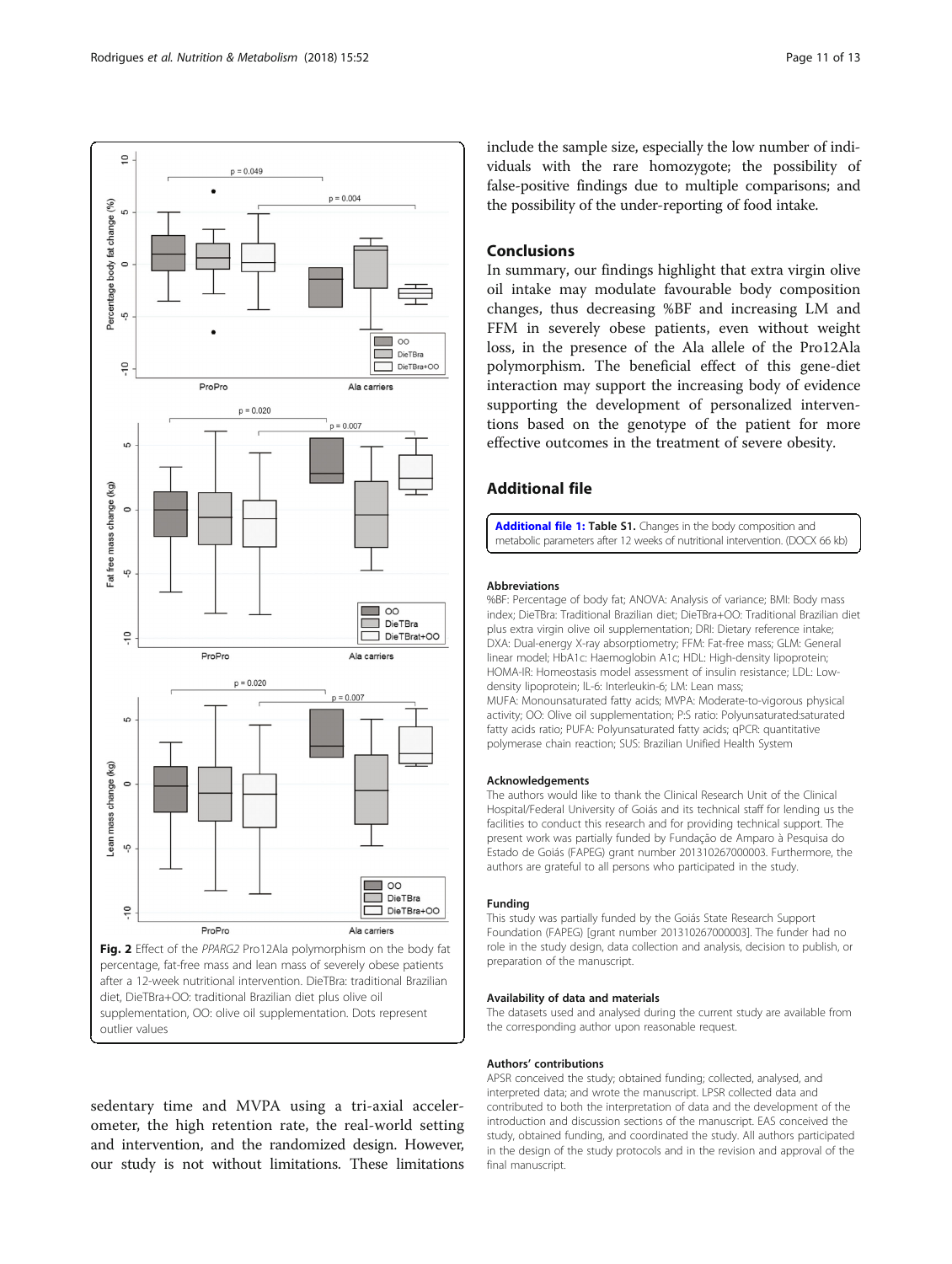# <span id="page-11-0"></span>Ethics approval and consent to participate

Informed consent was obtained from all participants included in the study, and the study protocol was approved by the Research Ethics Committee of the Clinical Hospital/Federal University of Goiás (number 747.792).

### Consent for publication

Not applicable.

#### Competing interests

The authors declare that they have no competing interests.

### Publisher's Note

Springer Nature remains neutral with regard to jurisdictional claims in published maps and institutional affiliations.

### Received: 2 May 2018 Accepted: 11 July 2018 Published online: 17 July 2018

### References

- 1. Naukkarinen J, Rissanen A, Kaprio J, Pietiläinen KH. Causes and consequences of obesity: the contribution of recent twin studies. Int J Obes. 2012;36:1017–24.
- 2. Martínez JA, Milagro FI. Genetics of weight loss: a basis for personalized obesity management. Trends Food Sci Technol. 2015;42:97–115.
- 3. El-Sayed Moustafa JS, Froguel P. From obesity genetics to the future of personalized obesity therapy. Nat Rev Endocrinol. 2013;9:402–13.
- 4. Marti A, Goyenechea E, Martínez JA. Nutrigenetics: a tool to provide personalized nutritional therapy to the obese. In: Simopoulos AP, Milner JA, editors. Personalized nutrition: translating Nutrigenetic/nutrigenomic research into dietary guidelines. Basel: Karger Publishers; 2010. p. 21–33.
- 5. Goni L, Cuervo M, Milagro I, Mart JA. Future perspectives of personalized weight loss interventions based on Nutrigenetic, epigenetic, and metagenomic data. Methods. 2016;149:2006.
- 6. Rudkowska I, Pérusse L. Individualized weight management: what can be learned from nutrigenomics and nutrigenetics? Prog Mol Biol Transl Sci. 2012;108:347–82.
- 7. Grygiel-Górniak B. Peroxisome proliferator-activated receptors and their ligands: nutritional and clinical implications – a review. Nutr J. 2014;13:1–10.
- 8. Mansoori A, Amini M, Kolahdooz F, Seyedrezazadeh E. Obesity and Pro12Ala polymorphism of peroxisome proliferator-activated receptor-gamma gene in healthy adults: a systematic review and meta-analysis. Ann Nutr Metab. 2015;67:104–18.
- 9. Lapice E, Vaccaro O. Interaction between Pro12Ala polymorphism of PPARγ2 and diet on adiposity phenotypes. Curr Atheroscler Rep. 2014;16:1–11.
- 10. Terry CF, Loukaci V, Green FR. Cooperative influence of genetic polymorphisms on interleukin 6 transcriptional regulation. J Biol Chem. 2000;275:18138–44.
- 11. Fishman D, Faulds G, Jeffery R, Mohamed-Ali V, Yudkin JS, Humphries S, et al. The effect of novel polymorphisms in the Interleukin-6 (IL-6) gene on IL-6 transcription and plasma IL-6 levels, and an association with systemiconset juvenile chronic arthritis. J Clin Invest. 1998;102:1369–76.
- 12. Qi L, Zhang C, Van Dam RM, Hu FB. Interleukin-6 genetic variability and adiposity: associations in two prospective cohorts and systematic review in 26,944 individuals. J Clin Endocrinol Metab. 2007;92:3618–25.
- 13. Huth C, Illig T, Herder C, Gieger C, Grallert H, Vollmert C, et al. Joint analysis of individual participants' data from 17 studies on the association of the IL6 variant -174G>C with circulating glucose levels, Interleukin-6 levels, and body-mass index. Ann Med. 2009;41:128–38.
- 14. Razquin C, Martinez JA, Martinez-Gonzalez MA, Fernández-Crehuet J, Santos JM, Marti A. A mediterranean diet rich in virgin olive oil may reverse the effects of the -174G/C IL6 gene variant on 3-year body weight change. Mol Nutr Food Res. 2010;54:75–82.
- 15. Goyenechea E, Parra MD, Martínez JA. Weight regain after slimming induced by an energy-restricted diet depends on interleukin-6 and peroxisome-proliferator-activated-receptor-gamma2 gene polymorphisms. Br J Nutr. 2006;96:965–72.
- 16. Sesti G, Perego L, Cardellini M, Andreozzi F, Ricasoli C, Vedani P, et al. Impact of common polymorphisms in candidate genes for insulin resistance and obesity on weight loss of morbidly obese subjects after laparoscopic adjustable gastric banding and hypocaloric diet. J Clin Endocrinol Metab. 2005;90:5064–9.
- 17. Martínez-González MA, Salas-Salvadó J, Estruch R, Corella D, Fitó M, Ros E. Benefits of the Mediterranean diet: insights from the PREDIMED study. Prog Cardiovasc Dis. 2015;58:50–60.
- 18. Cunha DB, de Almeida RMVR, Sichieri R, Pereira RA. Association of dietary patterns with BMI and waist circumference in a low-income neighbourhood in Brazil. Br J Nutr. 2010;104:908–13.
- 19. Sichieri R. Dietary patterns and their associations with obesity in the Brazilian City of Rio de Janeiro. Obes Res. 2002;10:42–8.
- 20. Sichieri R, Castro JFG, Moura AS. Factors associated with dietary patterns in the urban Brazilian population. Cad Saude Publica. 2003;19:47–53.
- 21. International Olive Council. Market Newsletter Nº 91 November 2015. 2015; .
- 22. Satiia A, Yu E, Willett WC, Hu FB. Understanding nutritional epidemiology and its role in policy. Adv Nutr An Int Rev J. 2015;6:5–18.
- 23. Monteiro CA, Cannon G. The impact of transnational "big food" companies on the south: a view from Brazil. PLoS Med. 2012;9
- 24. Brasil. Guia alimentar para a população brasileira. 2nd ed. Brasília: Ministério Da Saúde, Secretaria de Atenção à Saúde, Departamento de Atenção Básica; 2014.
- 25. Horie LM, Gonzalez MC, Torrinhas RS, Cecconello I, Waitzberg DL. New specific equation to estimate resting energy expenditure in severely obese patients. Obesity (Silver Spring). 2011;19:1090–4.
- 26. Institute of Medicine. Dietary reference intakes for energy, carbohydrate, Fiber, fat, fatty acids, cholesterol, protein, and amino acids (macronutrients). Washington: The National Academies Press; 2005.
- 27. Hill JO, Wyatt HR, Peters JC. Energy balance and obesity. Circulation. 2012; 126:126–32.
- 28. World Health Organization. Global recommendations on physical activity for health. World Heal Organ. 2010;
- 29. Lohman TG, Roche AF, Martorell R. Anthropometric standardization reference manual. Champaing: Human Kinetics Books; 1988.
- 30. Di Cesare M, Bentham J, Stevens GA, Zhou B, Danaei G, Lu Y, et al. Trends in adult body-mass index in 200 countries from 1975 to 2014: a pooled analysis of 1698 population-based measurement studies with 19.2 million participants. Lancet. 2016;387:1377–96.
- 31. IAEA. Library cataloguing in publication data. Dual energy X ray absorptiometry for bone mineral density and body composition assessment. Vienna: International Atomic Energy Agency; 2010.
- 32. Moshfegh AJ, Rhodes DG, Baer DJ, Murayi T, Clemens JC, Rumpler WV, et al. The US Department of Agriculture Automated Multiple-Pass Method reduces bias in the collection of energy intakes. Am J Clin Nutr. 2008;88:324–32.
- 33. Hildebrand M, Van Hees VT, Hansen BH, Ekelund U. Age group comparability of raw accelerometer output from wrist-and hip-worn monitors. Med Sci Sports Exerc. 2014;46:1816–24.
- 34. Silva ICM, van Hees VT, Ramires VV, Knuth AG, Bielemann RM, Ekelund U, et al. Physical activity levels in three Brazilian birth cohorts as assessed with raw triaxial wrist accelerometry. Int J Epidemiol. 2014;43:1959–68.
- 35. Matthews DR, Hosker JP, Rudenski AS, Naylor BA, Treacher DF, Turner RC. Homeostasis model assessment: insulin resistance and beta-cell function from fasting plasma glucose and insulin concentrations in man. Diabetologia. 1985;28:412–9.
- 36. Nicklas BJ, van Rossum EFC, Berman DM, Ryan AS, Dennis KE, Shuldiner AR. Genetic variation in the peroxisome subsequent weight regain. Diabetes. 2001;50:2172–6.
- 37. Kim KS, Choi SM, Shin SU, Yang HS, Yoon Y. Effects of peroxisome proliferator-activated receptor-γ2 Pro12Ala polymorphism on body fat distribution in female Korean subjects. Metabolism. 2004;53:1538–43.
- 38. Vogels N, Mariman ECM, Bouwman FG, Kester ADM, Diepvens K, Westerterp-plantenga MS. Relation of weight maintenance and dietary restraint to peroxisome proliferator – activated receptor γ2, glucocorticoid receptor, and ciliary neurotrophic factor polymorphisms. Am J Clin Nutr. 2005;82:740–6.
- 39. Matsuo T, Nakata Y, Katayama Y, Iemitsu M, Maeda S, Okura T, et al. PPARG genotype accounts for part of individual variation in body weight reduction in response to calorie restriction. Obesity (Silver Spring). 2009;17:1924–31.
- 40. Garaulet M, Smith CE, Hernandez-Gonzalez T, Lee Y, Ordovas JM. PPARγ Pro12Ala interacts with fat intake for obesity and weight loss in a behavioural treatment based on the Mediterranean diet. Mol Nutr Food Res. 2011;55:1771–9.
- 41. de Heredia FP, Gómez-Martínez S, Marcos A. Obesity, inflammation and the immune system. Proc Nutr Soc. 2012;71:332–8.